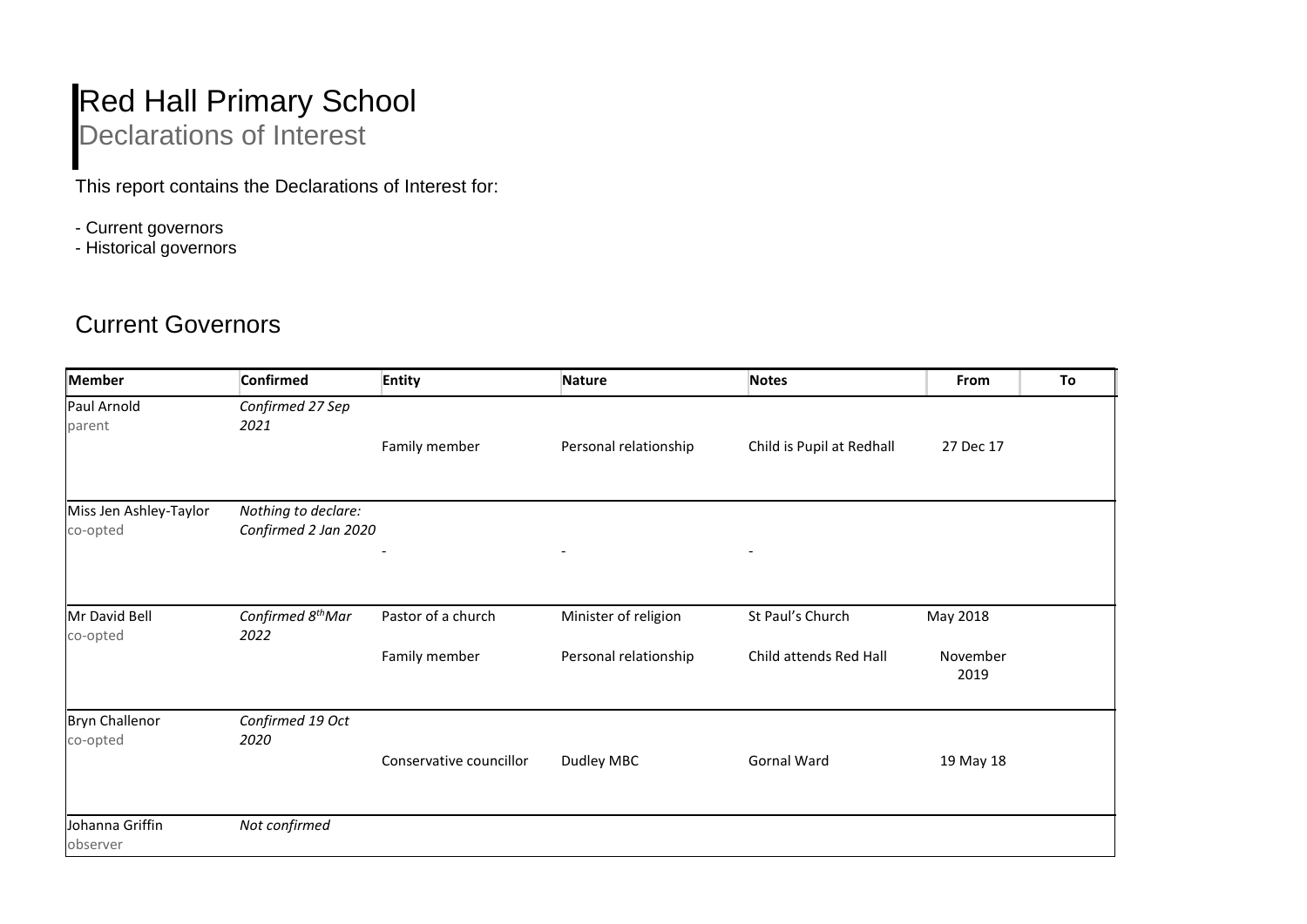|                                    |                                                 | $\blacksquare$ | $\overline{\phantom{a}}$ | $\overline{\phantom{a}}$                                             |                        |
|------------------------------------|-------------------------------------------------|----------------|--------------------------|----------------------------------------------------------------------|------------------------|
| <b>Hazel Lewis</b><br>staff        | Nothing to declare:<br>Confirmed 27 Aug<br>2020 |                |                          |                                                                      |                        |
| Mrs Cath Ludwig<br>clerk           | Confirmed 27 Sep<br>2021                        |                |                          |                                                                      |                        |
|                                    |                                                 | Dudley MBC     | Employee                 | Finance Manager and also<br>Clerk to a number of<br>governing bodies | 18 Apr 88              |
| Rachel Mills<br>parent             | Confirmed 23 Mar 22 Family Member               |                | Personal relationship    | Children attend Red Hall                                             | April 19<br>January 22 |
|                                    |                                                 |                |                          |                                                                      |                        |
| Mrs Hannah Pickering<br>co-opted   | Confirmed 7 Feb 2022                            |                |                          |                                                                      |                        |
|                                    |                                                 | Family member  | Personal relationship    | Father is chair of governors<br>at Red Hall Primary                  |                        |
|                                    |                                                 | Family member  | Personal Relationship    | Son and Nephew attend<br>School                                      |                        |
| <b>Hollie Shaw</b><br>observer     | Not confirmed                                   |                |                          |                                                                      |                        |
|                                    |                                                 |                |                          |                                                                      |                        |
| Mrs Helen Tomlinson<br>headteacher | Nothing to declare:<br>Confirmed 27 Feb<br>2019 |                |                          |                                                                      |                        |
| Mr Mark Westwood<br>Authority      | Confirmed 8 Mar 2022                            |                |                          |                                                                      |                        |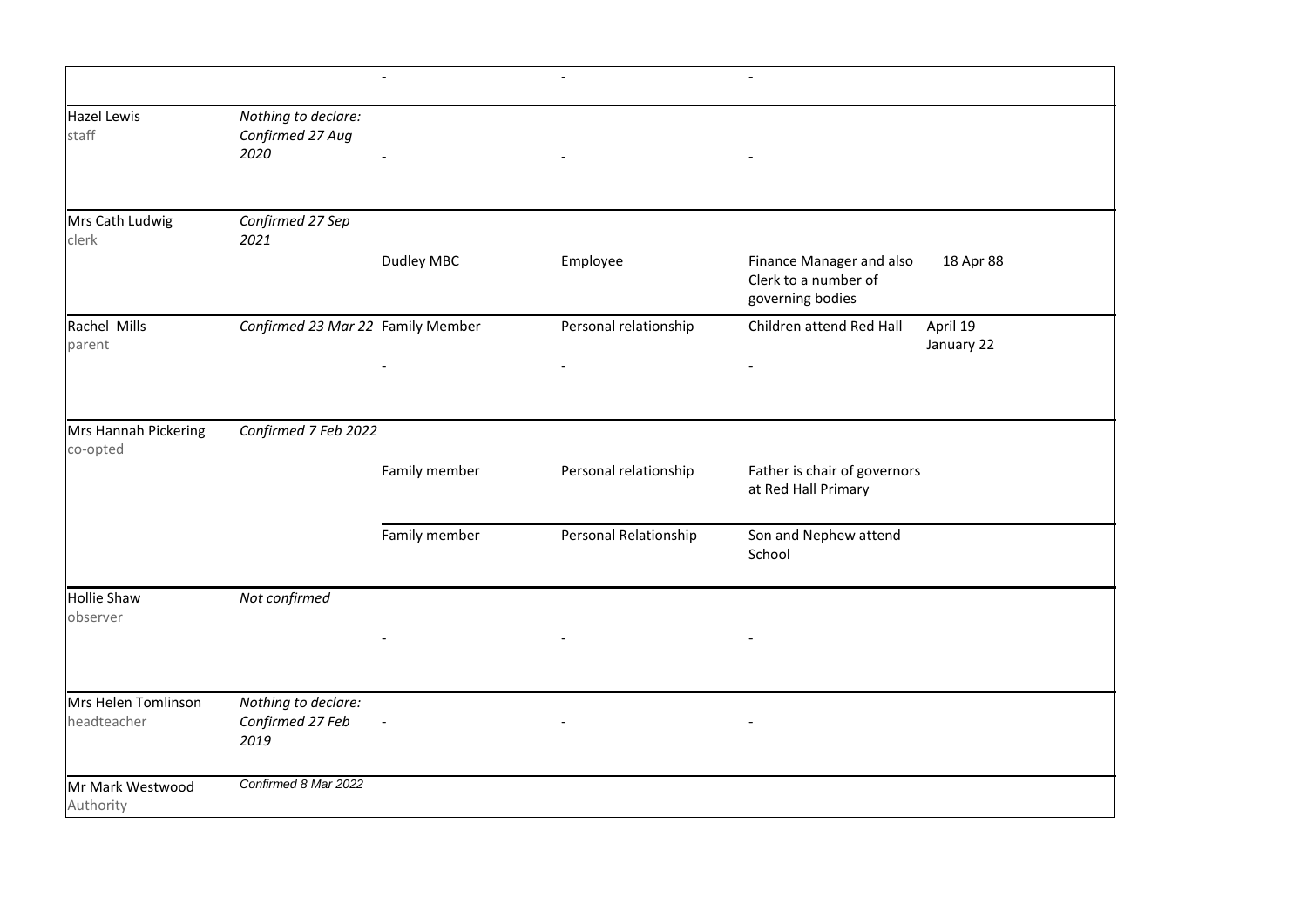| Family member          | Personal Relationship | Daughter is a Governor                 | 08 Oct 15 |
|------------------------|-----------------------|----------------------------------------|-----------|
| Family member          | Personal Relationship | Grandson attends school                | 05 Sep 19 |
| Family member          | Personal Relationship | Grandson attends School                | 06 Sep 21 |
| <b>Local Authority</b> | Local Councillor      | Local Councillor for Dudley<br>Council | 06 May 21 |